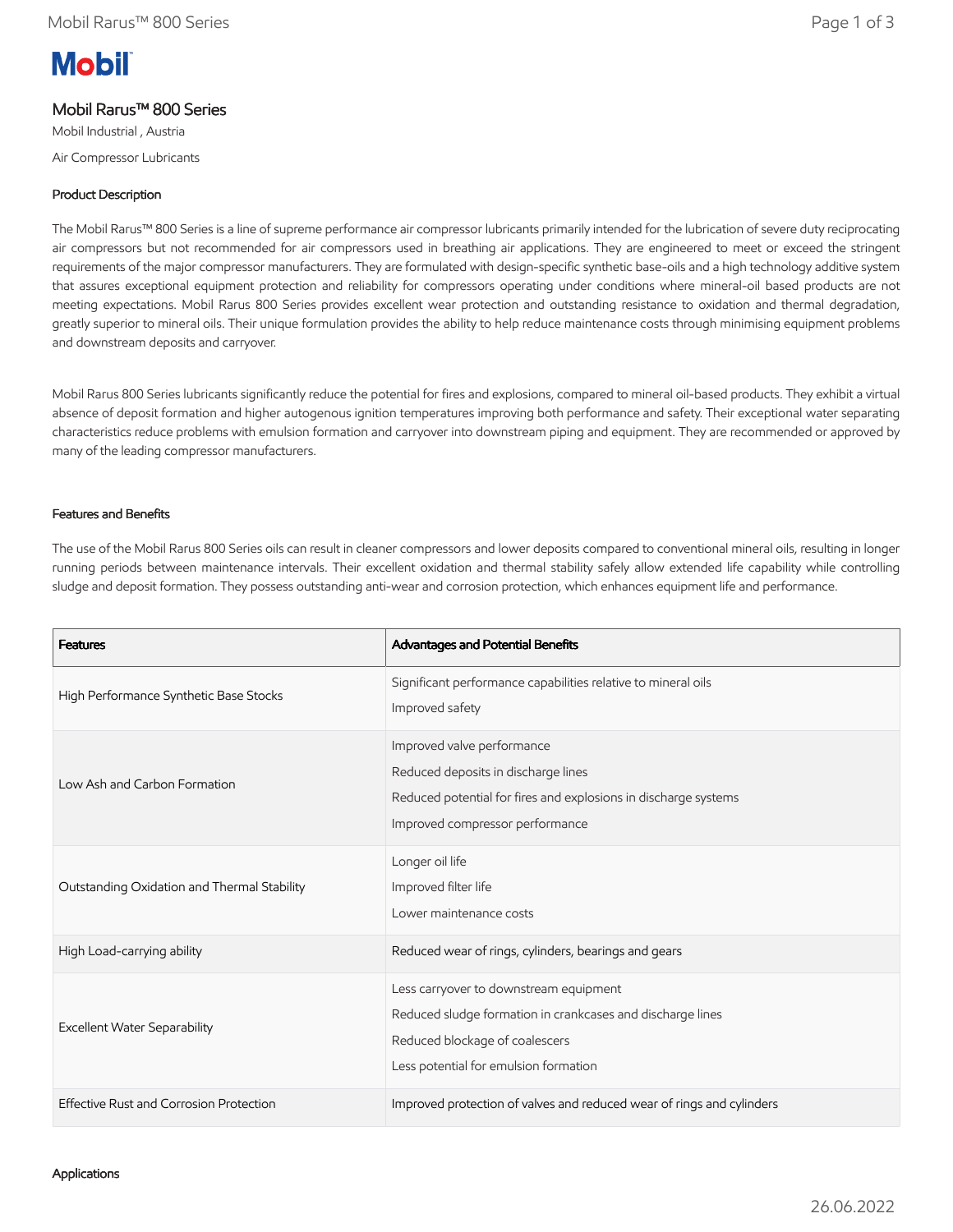#### Mobil Rarus™ 800 Series Page 2 of 3

The Mobil Rarus 800 Series oils are recommended for single and multistage air compressors, but are not recommended for air compressors used in breathing air applications. They are particularly effective for continuous high temperature operation with discharge temperatures up to 200°C. They are suitable for reciprocating and rotary type machines with the lower viscosity grades mainly used in rotary compressors. Rarus 800 Series oils are recommended for units with a history of excess oil degradation, poor valve performance or deposit formation. They are compatible with all metals used in compressor construction and with mineral oil-based lubricants but admixture will detract from their performance capabilities. Mobil Rarus 800 Series oils are compatible with seals made from fluorinated hydrocarbon, silicone, fluorosilicone, polysulfide, Viton, Teflon, and high nitrile Buna N NBR (above 36% acrylonitrile) materials. Materials not recommended include low nitrile Bune N NBR (below 30% acrylonitrile), natural and butyl rubbers, Neoprene, polyacrylate, styrene/butadiene and chlorosulfonated polyethylene.

Oil resistant paints are not affected by Mobil Rarus 800 Series, but lacquer, varnish, pvc and acrylic paints are not recommended.

The following types of compressor applications have shown excellent performance with the Mobil Rarus 800 Series oils:

- All types of air compressors but specifically recommended for reciprocating air compressor
- Units operating under severe conditions
- Multistage units with a history of excessive oil degradation from mineral oil-based products
- They can be used for cylinder and crankcase lubrication
- Compressor systems with critical gears and bearings
- Compressors used in stationary and mobile applications

#### Properties and Specifications

| Property                                              | 824           | 827            | 829            |
|-------------------------------------------------------|---------------|----------------|----------------|
| Grade                                                 | <b>ISO 32</b> | <b>ISO 100</b> | <b>ISO 150</b> |
| Copper Strip Corrosion, 3 h, 121 C, Rating, ASTM D130 | 1B            | 1B             | 1B             |
| Flash Point, Cleveland Open Cup, °C, ASTM D92         | 244           | 270            | 270            |
| Foam, Sequence I, Stability, ml, ASTM D892            | $\Omega$      | $\overline{0}$ | $\mathbf{0}$   |
| Foam, Sequence I, Tendency, ml, ASTM D892             | 10            | 10             | 10             |
| Kinematic Viscosity @ 100 C, mm2/s, ASTM D445         | 5.5           | 10.12          | 13.2           |
| Kinematic Viscosity @ 40 C, mm2/s, ASTM D445          | 29.5          | 107.5          | 158            |
| Pour Point, °C, ASTM D5950                            | $-54$         | $-36$          | $-40$          |
| Rust Characteristics, Procedure A, ASTM D665          | <b>PASS</b>   | <b>PASS</b>    | <b>PASS</b>    |
| Total Acid Number, mgKOH/g, ASTM D974(mod)            | 0.06          | 0.15           | 0.14           |
| Viscosity Index, ASTM D2270                           | 127           | 66             | 70             |

#### Health and Safety

Health and Safety recommendations for this product can be found on the Material Safety Data Sheet (MSDS) @ [http://www.msds.exxonmobil.com/psims](http://www.msds.exxonmobil.com/psims/psims.aspx) /psims.aspx

All trademarks used herein are trademarks or registered trademarks of Exxon Mobil Corporation or one of its subsidiaries unless indicated otherwise.

01-2022

ExxonMobil Lubricants & Specialties Europe, division of ExxonMobil Petroleum & Chemicals BVBA.